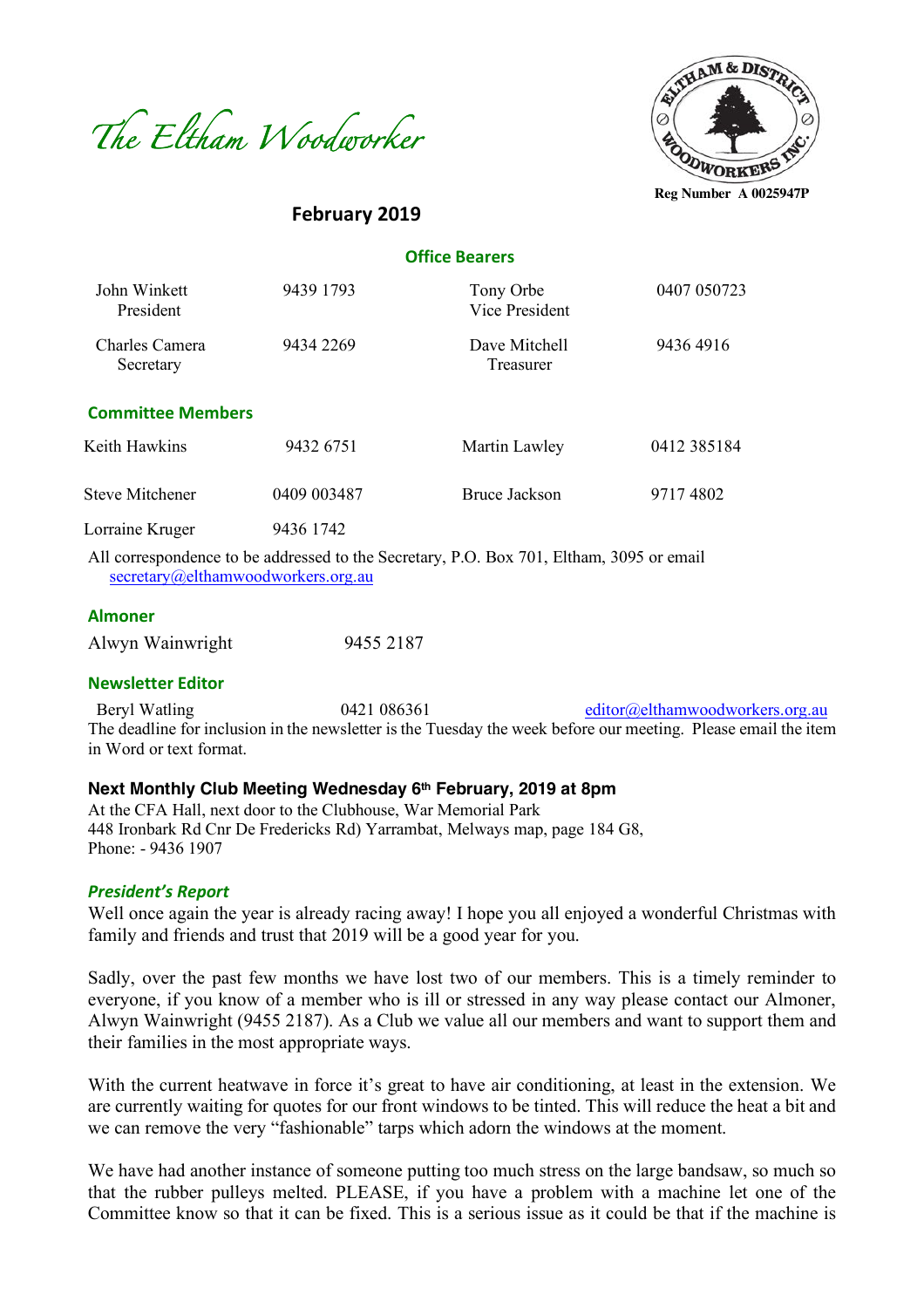left in damaged state without notice, an accident could happen to the next user. Nobody wants that on their conscience, do they?

The Club continues to have regular enquiries for membership and it is very encouraging to see the establishment of a Luthiers group. Congratulations to those involved in setting it up.

John Winkett President

### *Bunnings Sausage Sizzle*

As was previously announced, this will take place on **Sunday February 10** at **Bunnings Mill Park**, **76 – 781 Plenty Road, Mill Park**.

Thank you to the members who volunteered their time and added their names to the roster. By the time you read this newsletter, all of you should have received an email to confirm your shift and to outline your responsibilities on the day.

Tony Orbe 0407 050 723 or 9437 0378.

### *Beginners Session - Dave Mitchell*

The normal beginners' sessions will start on February 4.

Please keep in mind my expectation is that the pieces you produce will be included in our Annual Exhibition. Our last Exhibition was well supported by our beginners.

Martin will be running some afternoon sessions, please refer to his newsletter item below.

### *Hand Tool Programme for 2019.*

This year, after much thought, we will be running a course on using hand tools ie. the correct use of hand planes, sharpening and setting of irons (blades) squaring of a piece of wood, the use of the face mark and face edge mark. Correct way to use and sharpen chisels as well as the care of screwdrivers.

The way to hand cut mortice and tenon joints, bridle joints, half check joints etc. A special on machine cut and hand cut dovetail joints.

# **This course will be run on and with Mentoring Monday from 1:30p.m. to 3:00p.m. at the moment it looks like it could be the second and third Monday of each month.**

**This subject to the approval of the committee.** 

#### *Instrument Making Group – Frank Camera*

The new year is off and running, and so is the instrument making group – well some of us anyway, a few are still in holiday mode. The first Wednesday session was basically an introductory one with members discussing their proposed projects and some having a go at the new electric side bender.

It was good to see a lot of interest in side bending and, for some, taking this next step in instrument



making. The second level instrument as suggested in the December newsletter is a good step up as it includes side bending with a carved neck and is definitely much easier than a traditional shape but sounds just as good. Side bending looks exciting and inviting but believe me it is not easy!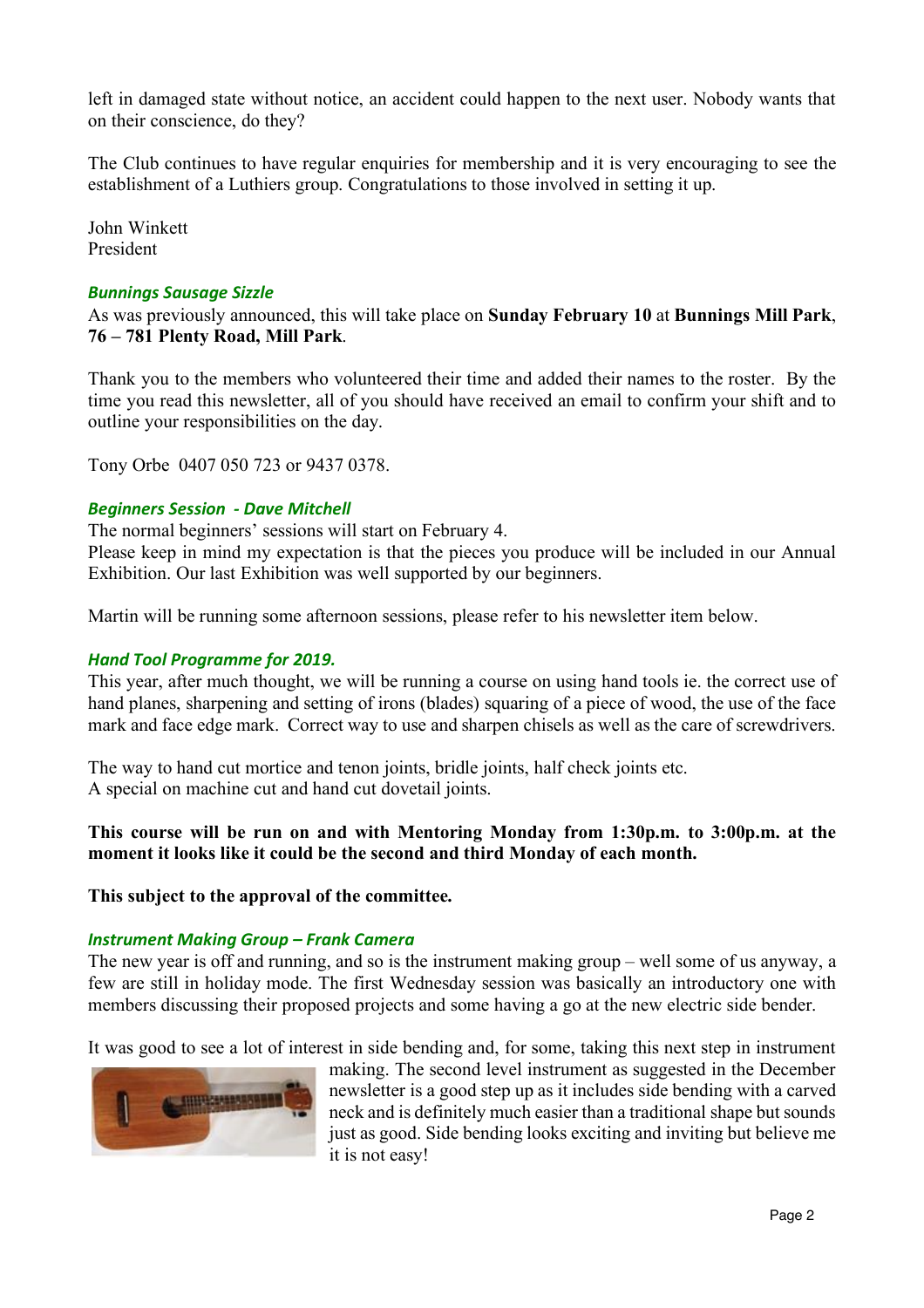The Tuesday evening session saw some serious work underway. Here we have Mario Trotta using the guillotine to make perfect mitred edges on the sides for his 3 string cigar box guitar body, David Green practising side bending and Toby Grant showing off a couple of fantastic pieces of book matched blackwood which will used for his ukulele top and bottom.







Batoul Barbar and Greg Snow were also working on preparing some timber for their respective projects.

There is plenty of room in our new expanded clubrooms if any other member would like to give it a go. As I mentioned in the last newsletter there are a number of instruments of varying grades of difficulty that can be tackled by all comers, and they can look and sound very good. My only suggestion is that good looking and structurally sound timber is used, especially if bending is to be done. Very old and very dry timber will not bend well at all. Blackwood, Cedar, Maple, Silky Oak, Myrtle and Sassafras etc. are all good timbers for handmade guitars and ukuleles.

## **Nice woodworking trick:**



Suppose you found a nice piece of blackwood in your workshop and decided it would make a good ukulele neck? But unfortunately, it is flat sawn, not quarter sawn!

No problem, just cut it down the middle, rotate both pieces 90° and glue them together. You can just see the join by the glue squeeze out at the end.





Just before the end of December I was lucky enough to catch up with a very skilled luthier and ukulele maker in Eltham, Lindsay Holder, and saw two of his instruments in the making. Both were two of the most beautiful ukuleles I have seen. One had silver box (Eucalyptus Pruinosa) sides and back with a Huon Pine sound board and the other had the most beautiful figured Blackwood sides and back, and the neck carved from a single piece of Blackwood. He finishes them with up to 10 coats of Haymes Paints Danish Oil and U-Beaut wax - and they look fantastic.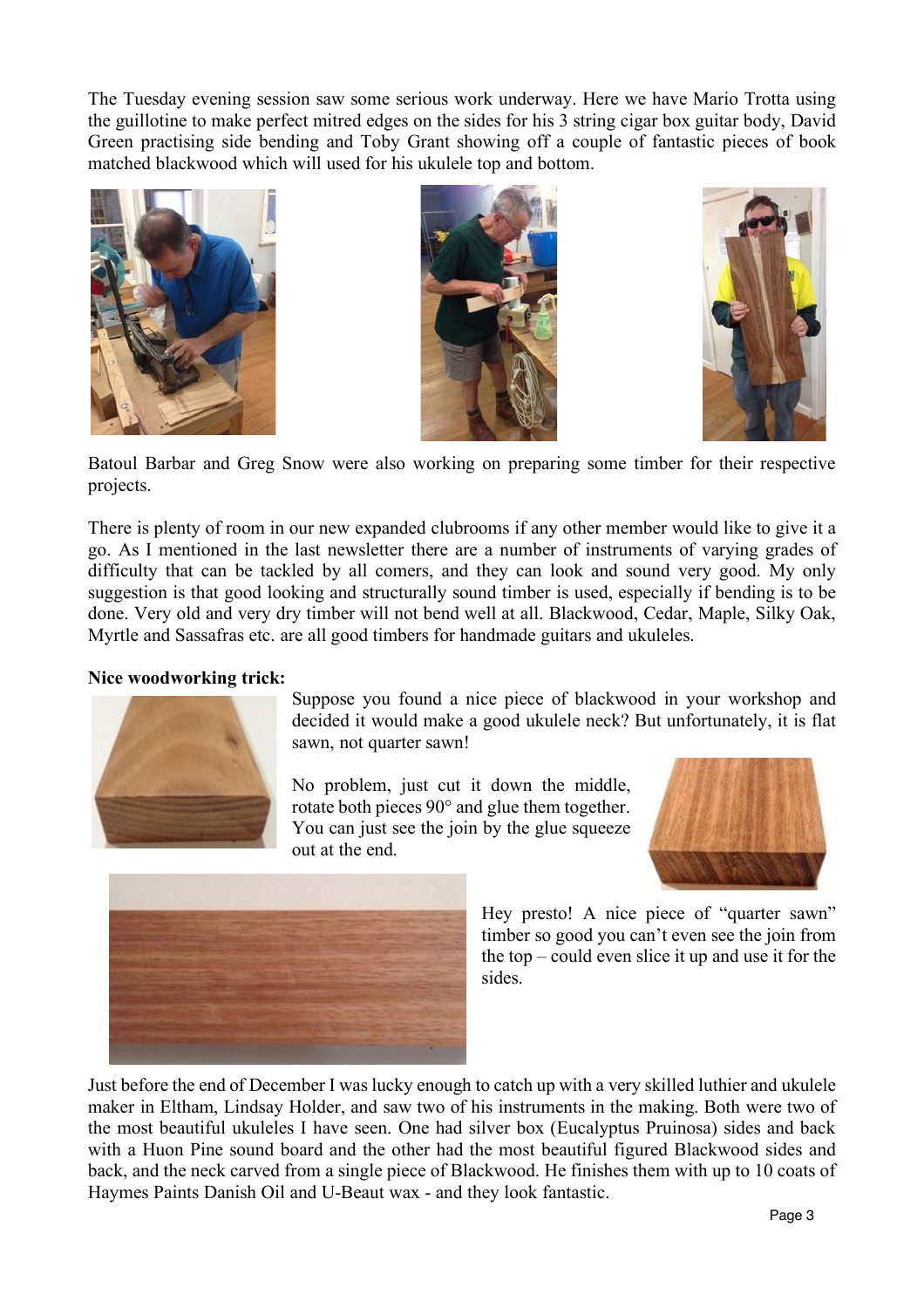PS: **Eucalyptus Pruinosa**, commonly known as **Silver Box or Silver Leaf Box**, is a Mallee tree that is native to the Northern Territory, the Kimberley region of Western Australia and Queensland.

Frank Camera Instrument Making Group

### *Scrollsaw Group – 5/1/2019 - Steve Mitchener*



We are barely into the New Year and life is already interrupting "fun" for some of the members of this group. Maike and Jennifer are apologies due to other commitments. So, this will leave a small number of scrollers to kick the year off.

Beryl was with us compound cutting a rather large reindeer. After some discussion Beryl decided to reduce the size of the beast and re-cut it to minimize the waste and limit the effort required. (*Sometimes smaller is better*.)

And Tony Orbe was with us also, compound cutting some "modified" dolphins followed by large Christmas decorations. *The dolphins were 'modified' from the original pattern as they looked too "stylized" to be real. It's a much better-looking animal now*.

And Graham was cutting rings for another bottle container from various different woods.

And we had a visit from another Club member interested in joining our merry little throng and learning to Scrollsaw. Names will be named when they join the group for their first full-on lesson. But I will mention, it is a lady Club member.

And I had pre-cut and bevelled some sides for a smallish cube into which I was cutting a Celtic design. The concept is to fit it with a small LED light and turn it into a portable mini-light.

*P.S. I have assembled the cube, fitted the battery operated light and switch, and it all works like it should. And it looks so damn cute with the design lit up. Look for it at the Exhibition in November. [ooops! Did I just mention the E word?]*

## *Carving Group - 18/1/2019 - Steve Mitchener*

The first Carving group for 2019, and as it was going to be hot, I flicked on the A/C when I arrived.

Rod was in working on his lazy bear in relief. We discussed it at length, and Rod deepened the background to increase the appearance of depth. It looked much more impressive at the end of the day.

Maike had scrolled a possum shape, and through the day carved both that and the seal started last year. Maike now realises getting a sleek contoured shape of a seal out of a square block of wood is a big task. Welcome to the real world of carving Maike!

The Nomad was working on his Fairfield dog from last year. Skittle, the fat bird, is a no-show today. He's safely locked away in the garage at home.

John Leahy was trimming a walking stick with a 'Y' at the top. *He explained it's in case he "does an ankle" when hiking, he can then use it as a crutch to get back to civilisation.*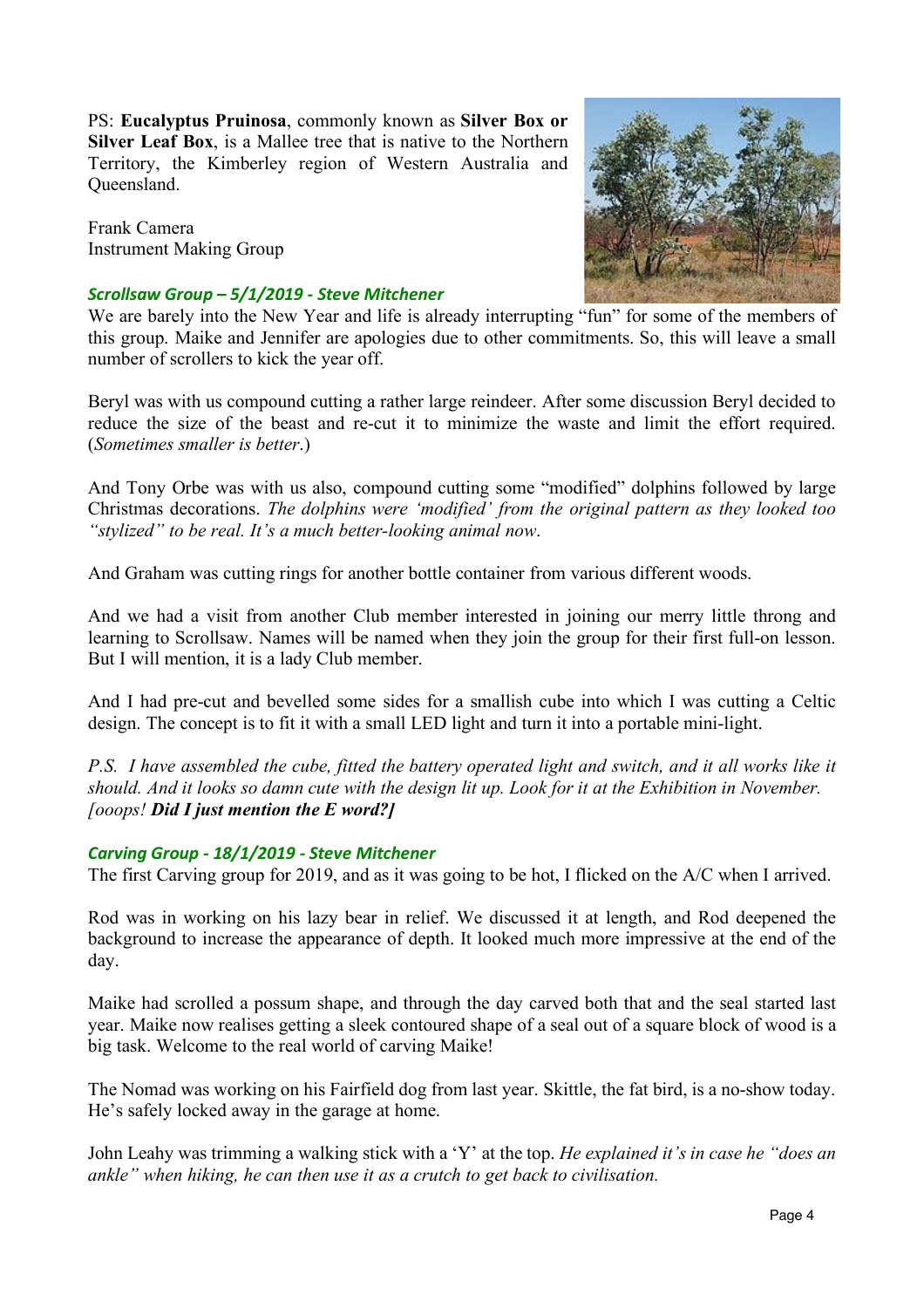Alwyn started a spoon in Huon Pine. And he got it completed except for the fine finish sanding. Good effort!

Neil worked on an exotic looking tripod stand for a base for an incense burner. He drilled and dowelled the legs to the base to strengthen them because they were short-grained pieces. *[I told Neil I really liked the look and concept, and may "borrow it" to create something of my own. I'll just add it to the list….]*

Batoul was also working on a shallow spoon in Huon Pine. But it had a 'natural look' handle with a random shape.

Sandra worked on a wombat the size of a very, very large football.

And I was working on three different gnomes at various stages in Kauri Pine. They were all inspired by the ones I did for the last Exhibition, and two are just variations of the 'traditional stance' Gnomes, whilst the third one is in a 'non-traditional' pose.

# *Box Making Group –Steve Mitchener - 19/1/2019*

It seems I barely left and I am back for another session. At least the weather is cooler than yesterday, and we don't need the A/C.

Steve Hood joined me early and set up to start cutting large blind dovetails by hand for a box. By mid-morning he was regretting the decision, the wood was hard and the progress was very slow. But he was too far along to stop and change direction now.

I assisted Raman in splitting some Redgum boards on the bandsaw to make veneers for a box he is making for a wedding present. *(He's keen to get it done, as he plans to hand-deliver the gift, and the wedding is overseas!)*

Paul was bandsawing thick round pieces out of square blocks. He didn't tell me what they were for, but I would guess they are for turning.

Mark was working on picture frames and some trays of various descriptions. He would have got more done if he hadn't left several pieces at home!

And I was pleased to supervise and assist Barry Cole, a long time member, in machining some timber for boxes. Barry is making a return to woodwork after a long absence, and requested I "oversee and assist" in the machining operations to ensure he hadn't forgotten any of the safety practices required in using the machines. I am pleased to report that a few suggestions and tips were all that were needed to negotiate the required operations successfully.

And while I personally didn't get much work done, everyone else had a very successful day in the workshop. And as we all went home intact, with no malfunctions and no mishaps, I am happy to declare it a successful day for all.

# *Pyrography Group - 27/1/2019 - Steve Mitchener*

This is the first session for the year, and I know it's going to be a small group, and a short report. For starters it's a long weekend. And we all know how Australians love their long weekends. A legitimate excuse to spend time away, have time to spend with family and friends, and a reason for gatherings around the barbeque. That sort of thing is a great Aussie tradition.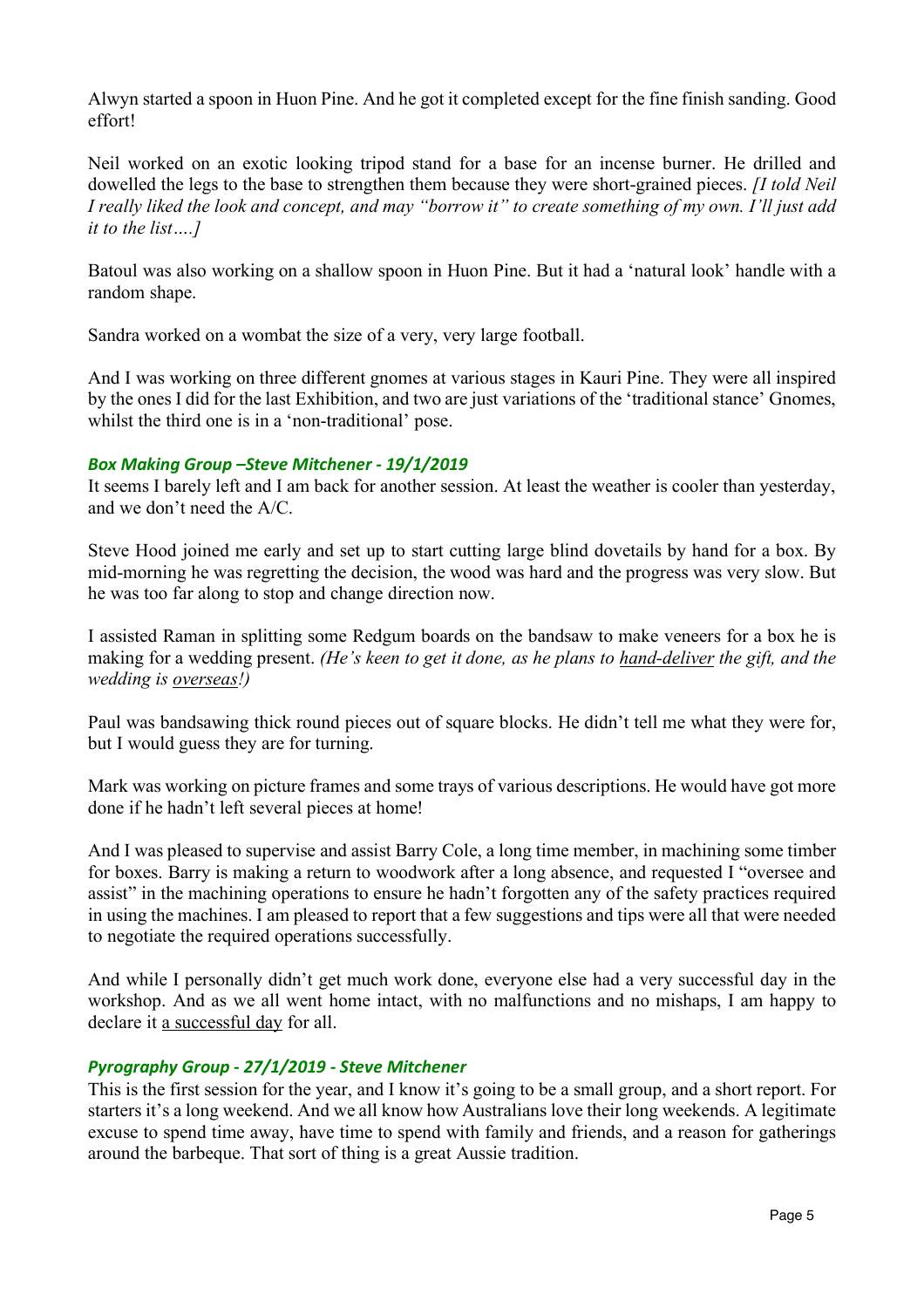I know Graham is away with family, and I also expected Maike to be absent too, away camping with her husband and enjoying their recent retirements. So, I was surprised when Maike walked in the door this morning. Her explanation was that she cut her weekend short, because she didn't want to miss this Pyrography session and the companionship and conversation that came with it.

Maike had coupled together a couple of her photos from a previous camping trip, to create an estuary scene comprising of a tidal river, a pier and a couple of boats. The scene was soon transferred to a piece of ply, and the real work began.

By this time Beryl had joined us, and set to work on a cheese platter. Decorating it with a picture of caricature mice and cheese. (I mean, what else would you put on a cheese platter?)

I worked on another sign to adorn my scrollsaw while I am demonstrating.

(You can never have too many signs proclaiming your expertise. A very wise and talented sign maker told me that.) Then I started on a finely detailed picture of an owl, to finish the day. I am thinking of embellishing this with one of my witty or wise sayings, if I can think of an appropriate adage to add.

We worked away and discussed many topics at great length and detail throughout the day. Beryl finished her decorations, and Maike and I suggested some finer enhancements to move it to the next level. Beryl quickly incorporated these, and was very pleased with the final result.

Maike finished her scene, and after discussion, decided to "adjust" certain details to enhance the effect. My owl, detailed as it was, was only half done, but showing great promise for completion in the next session. So, we decided we had done enough and packed up for the day.

Ahhhh. Not so short a report! Well done Steve!

# *Timber Finishing by Martin Lawley*

What finish will I use? That is the first question one must ask oneself before applying any type of finish. Why do we ask ourselves this question? It is so that we know how much sanding and what grits we need to use. Not only that but also what type of timber we have used to make our finished article.

This seems to be a lot of questions we are asking ourselves but it is important. As we become more experienced we will do it as second nature. Are we using a pine or a hardwood or a native hardwood timber? They all require a different approach; as to how much sanding we can do without affecting the cell structure of surface of our piece.

Pine (i.e.Radiata) is one timber that less is more by that I mean do not over sand. I personally would only go through to 240 grit at the most, starting off at 120 grit to 180 and then 240grit. After your first sanding remove the sanding dust and then with damp to wet cloth wipe over your piece to raise the grain, then sand again through to 240grit. After you have applied the first coat of finish whether it is Varnish, Wipe on Poly or Danish oil leave it for at least 24 hours to dry, then de nib with 360 or 400 grit paper. Do this after each and every coat you apply until you reach the desired finish required. A special note if you use Danish oil after 2 or 3 coats apply your last coat as a very wet coat then with a piece of 800 or 1200 wet and dry (carbonium paper) wet rub the piece then wipe of the slurry and leave to dry. The reason for this is the slurry will fill any small imperfections that may show up in the finish. After 24 to 48 hours one can start to apply a coat of wax but buff it back with 0000 steel wool then apply another coat and buff that back with a clean soft cloth.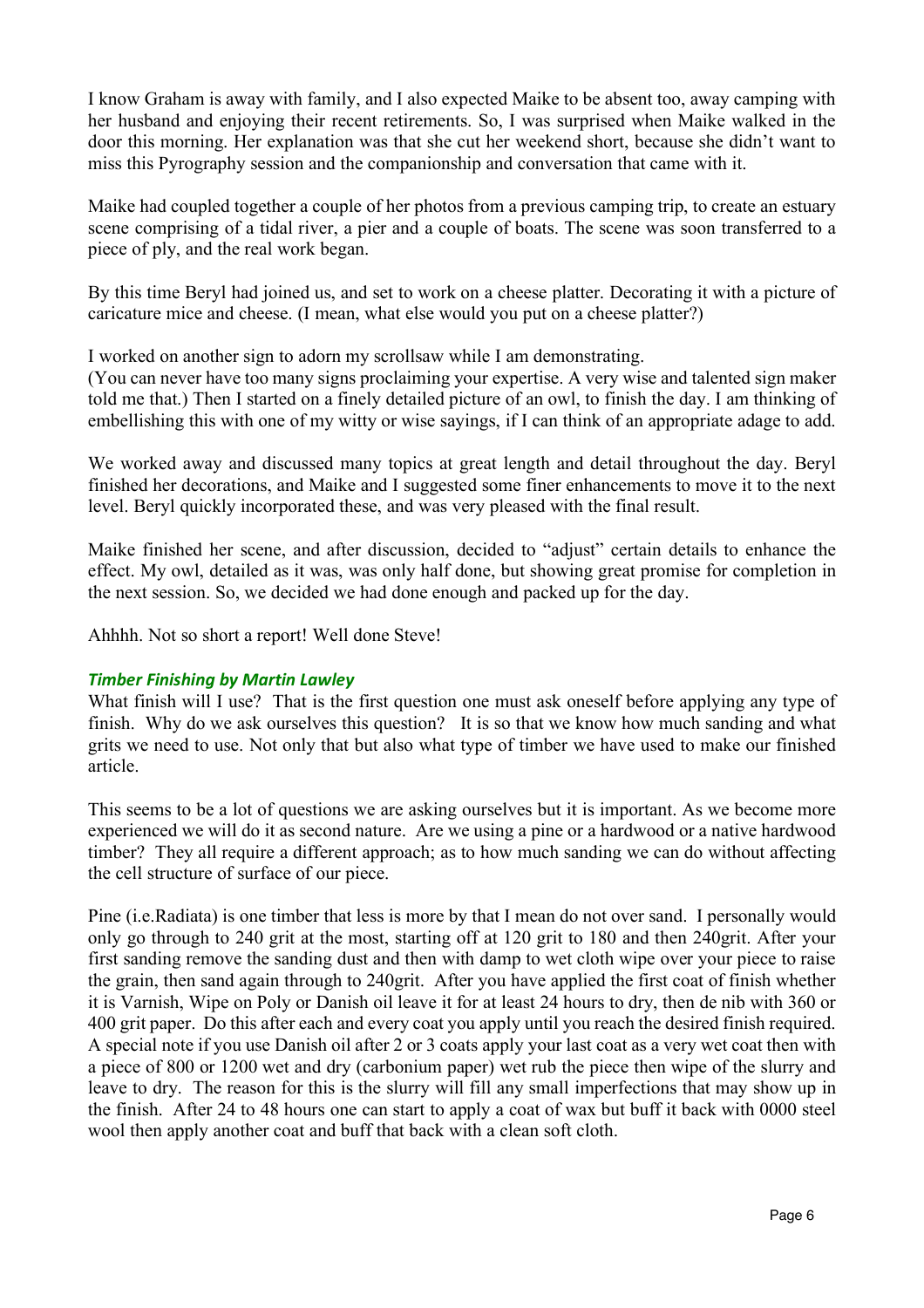There is an old saying as to how many times do you apply polish to a piece of furniture, goes something like this:- once a day for a week, once a week for a month, once a month for a year, then on your birthday.

If you are using Oregon (Douglas Fir) use the same method as for pine if you are using one of our Native Hardwoods still raise the grain and then sand through to 360 to 400 grit. Then after each coat of finish de nib with 400grit and repeat as per need. To finish off, use the method as used for pine.

Some timber you will need to apply a sanding sealer. Why, you may ask? It is that the timber is very dry and porous and needs a helping hand to achieve an acceptable finish. That is something you may never encounter but your next piece, the timber may be like that. It is unusual but it does happen.

I try to use a cork block to sand but if I am sanding edges I use a wood block with the edges arced, I won't say that is always the case but it is a matter of horses for courses. I have found the soft sanding pads prepared with the foam inside is not suitable for edges and of course the surface near the edges is quite vulnerable to rounding over, one will have to pay strict attention if one wishes to use such a product, it is fine for round or spindles to give final sanding to.

It is a good way to help make a great finish to use an orbital sander to help prepare a piece for finishing, especially with 180 grit on Pine or Oregon then finish off, by hand, with 240grit. I don't always use machinery to do my final finish as you can usually feel any abnormal bumps or hollows in your work.

My preferred type of sandpaper is the aluminium oxide (white) paper as it doesn't clog up as quickly as some other papers, this comes about from doing body repair work. (in a previous life).

If you wish to use a stain, more so on Pine there are several main types which are Oil, Spirit & Water based these also depend on what final finish you wish to use. The use of oil based stain is my preference but care is needed as to what finish is used, if you use an oil based finish be very careful not to apply too much and over work the finish as it can dilute the stain. With this way of finishing it is best to leave the piece after staining for at least 48 hours to cure properly then apply final finish. Sometimes it is better to use an oil based stain with a water or spirit based finish i.e. varnish or shellac. I have not used any water based stain or varnish and I have no idea as to how they react under different conditions.

I hope that this article is of some help to apply a good finish to your piece.

## *Screws for Sale*

I have a number of screws for sale in different sizes and various gauges

| <b>BRASS</b>                   | <b>STEEL</b> |                                        |          |
|--------------------------------|--------------|----------------------------------------|----------|
| 8g x 19 round head             | \$5.00       | 8g x 16 C/sunk 3 boxes                 | \$3.00ea |
| 8g x 19 C/sunk 144             | \$5.00       | $8g \times 19$ C/sunk 6 pkts.          | \$3.00ea |
| 8G X 12 C/sunk                 | \$3.00       | 7g x 25 C/sunk bright 3boxes \$5.00ea  |          |
| 8g x 19 C/sunk 2boxes          | \$3.00ea     | 8g x 19 C/sunk bright 1box             | \$5.00   |
| 6g x 25 R/head Bright 2boxes   | \$3.00ea     | $8g \times 60$ C/sunk 1box (100)       | \$5.00   |
| $12g \times 51$ C/sunk 200qty. | \$40.00      | $10g \times 45C$ /sunk $1box$          | \$5.00   |
| $12g \times 51$ C/sunk 30qty   | \$5.00       | 6g x 12 raised head b 2 boxes \$5.00ea |          |
| 8g x 51 C/sunk 67qty.          | \$5.00       | 8g x 25 R/head N/plated 1box\$5.00     |          |
| $10g \times 75$ C/sunk 21qty.  | \$3.00       | $6g \times 16$ C/sunk 1 bag? 1pkt.     | \$3.00ea |
| $8g \times 32$ C/sunk 28qty    | \$3.00       | $5g \times 25$ C/sunk 2 pkt.           | \$3.00ea |
| $12g \times 38$ C/sunk 32qty   | \$3.00       | $5g \times 12$ c/sunk                  | \$2.00   |
|                                |              |                                        | Page 7   |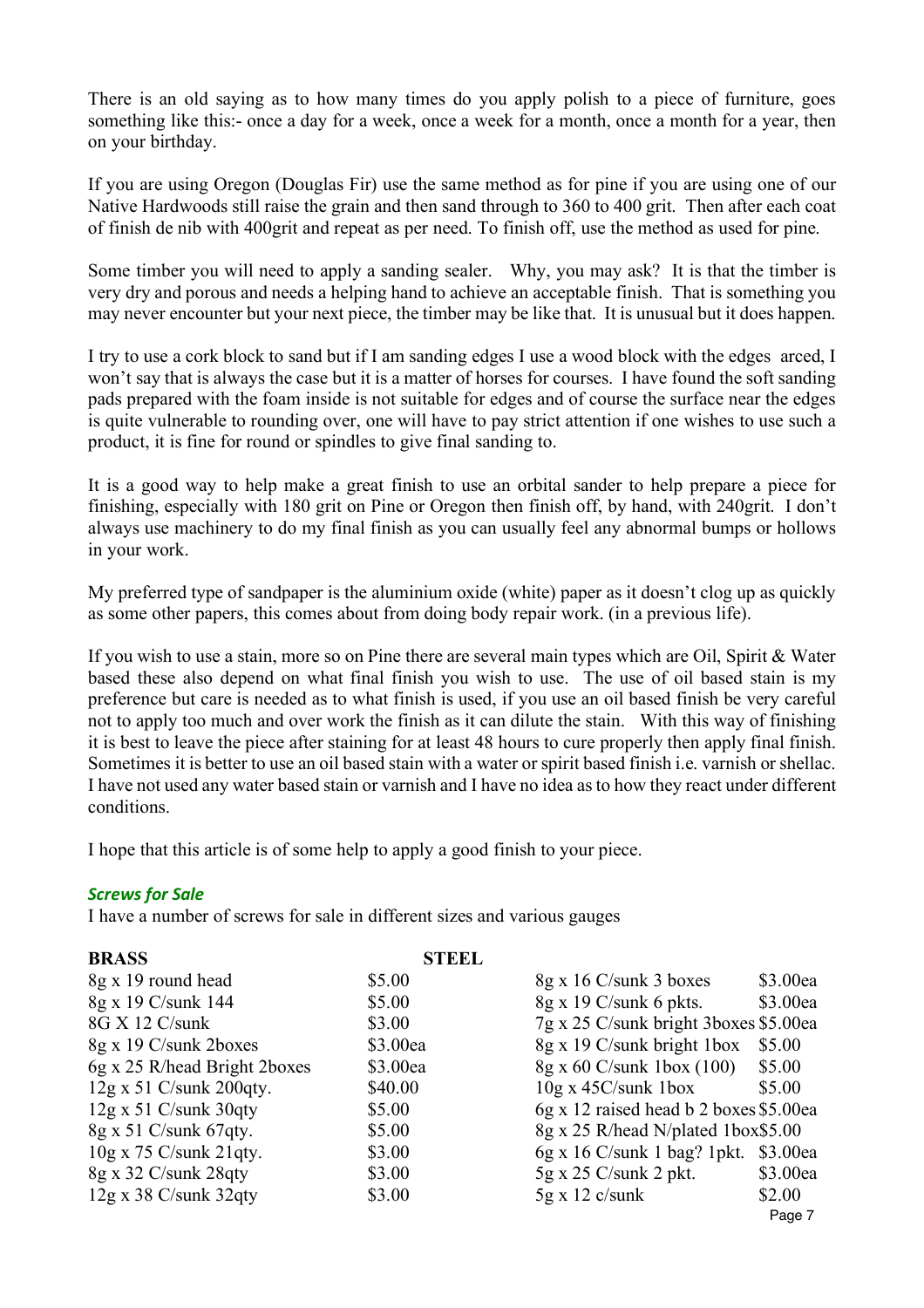$10g \times 62$  C/sunk 5qty  $$1.00$   $10g \times 10$  Pan head  $1b \times $2.00$  $10g \times 38$  C/sunk 3boxes  $10.00ea$  6g x 12 Raised head 1box \$2.00  $6g \times 30$  long thread  $34qty$  \$2.00 5g x 19 Round hd. 1box \$2.00  $10g \times 30$  long thread 38qty  $$2.00$   $10g \times 25$  C/sunk bright 2boxes\$3.00ea 10g x 25 C/sunk 2 boxes \$10.00ea 6g x 25 Self tapping 1000qty \$10.00 8g x 25 C/sunk 1 box \$10.00 6g x 12 N/plated 1 box \$5.00 8g x 19 long thread 1 box \$10.00 10g x 19 C/sunk 2 boxes \$5.00  $8g \times 25$  long thread 100qty  $$5.00$   $4g \times 12.7$  C/sunk bright 1box \$2.00 10g x 19 C/sunk 2 boxes \$5.00  $8g \times 40$  C/sunk 1bag  $$5.00$ 12 x 45 C/sunk 49qty \$10.00

## **BRONZE**

4g x 19 long thread 2 boxes \$5.00ea

If you need more information feel free to contact me on 0412 385 184 or email martinlawley@optusnet.com.au The prices quoted are all ono. I will have all this stock at the next general meeting in February.

Martin Lawley.

### *Timber Sale*

The sale will be held next weekend the 2nd and 3rd of Feb. **Address is - 32 Haldane RD Eltham South ( Cnr of Banoon RD )** The seller is Brian Cutler and if you need any clarification please call me on 0413481699.

NOTE This is a private sale and EDWC does not have any other interest or involvement other than to issue invitations and indicate scope of goods.

Please do not turn up until after 9:30 AM Saturday or Sunday

Timber will be marked with prices - these prices are considered very generous by the owner so please be considerate. Cash only payable on purchase. Please try to bring small dollar denominations to assist with change.

Arrangement may be made to leave timber on site to be picked up at a later time as agreed with the owner. Please inspect timber carefully as there are no guarantees on suitability for any application.

**Please park on the street or on the bottom of the block**. Only room for a few cars at the house and sheds. There is access to the rear of the property to load timber after purchase.

A partial list of available timber is - **Bark slabs, roughsawn:** -Atlantic Cedar - 35 @2500 x 50 x 300 (av) -Brown Oak - 20 @ various sizes -Silky Oak - 5 @ large -Cypress pine - 9 @ 2500 x 40 x 350 -Eucalypt/Hardwood - approx 10 x various sizes -Black Walnut: -10 pieces, varying sizes small to large, roughsawn. **Fruit wood:** -pear and apple, Approx 250 pieces 700 to 1000, 15 to 30mm boards 100-150 wide (all bandsawn)